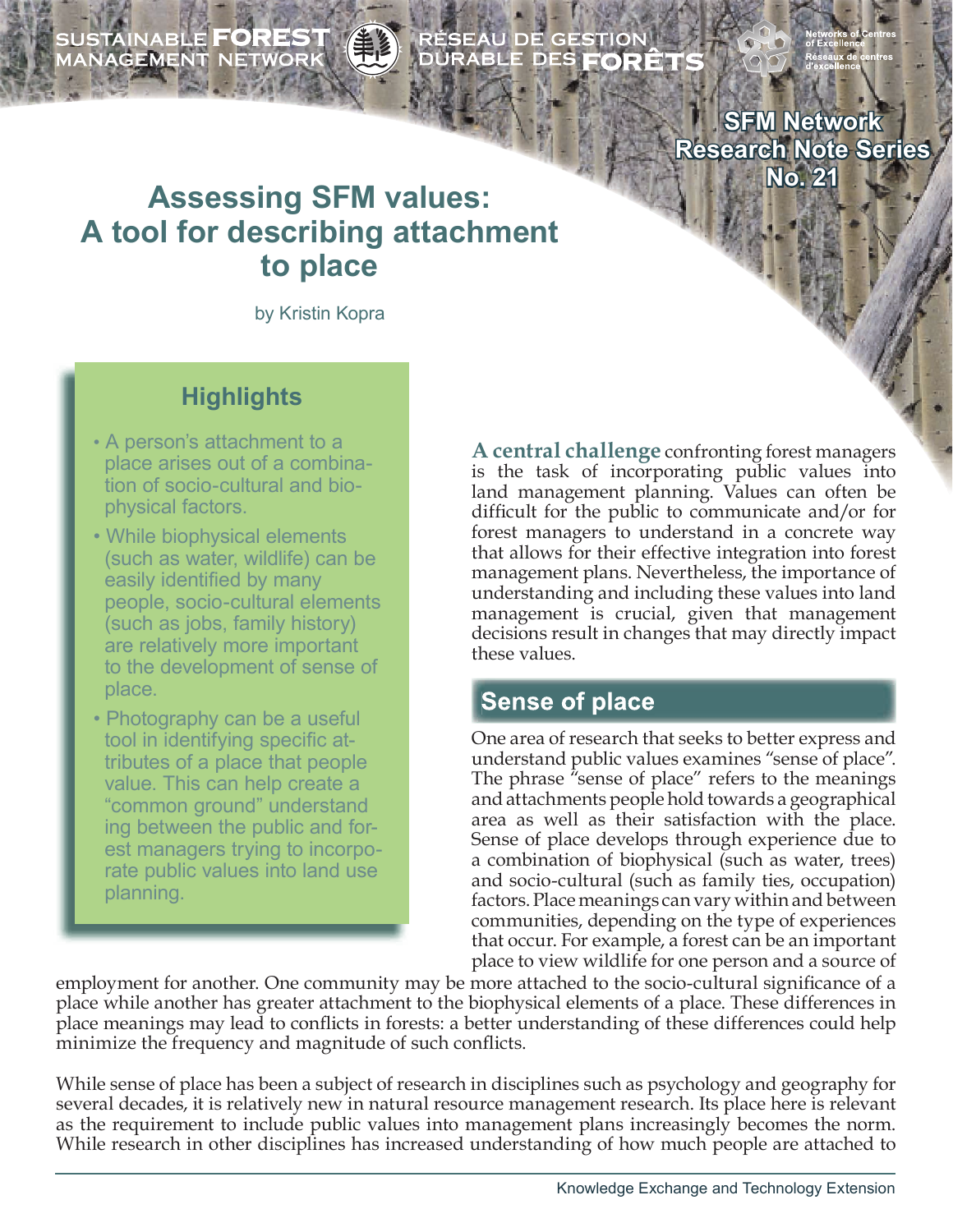certain places, considerably less has been done to specify what people are attached to. It is precisely the "what" that can offer natural resource managers something tangible to work with when incorporating public values into planning.

Sense of place is developed out of an interaction of biophysical and socio-cultural elements; however, little research has been done in determining the relative roles each plays in this development. It has been suggested that it may be possible to separate biophysical from socio-cultural components and, in doing so, better understand what attaches people to a place. Values stemming from different elements will likely cause differences in views towards land management issues. Understanding and balancing these different views in management planning is a key challenge facing forest managers.

### **Articulating forest users' sense of place**

Recent research has sought to identify and characterize particular elements that attach people to a place. The project attempted to determine whether it was possible to separate socio-cultural ties to a place from biophysical ones in order to better understand place attachment. Another goal of the project was to determine how sense of place varies between and within the physical landscape or forest management regime. To accomplish these goals, the team used photography as a means to incorporate public values into planning processes.

## **A picture is worth a thousand words**

In this research project, residents were given cameras and asked to photograph places of special meaning to them. This technique, called "resident-employed photography" (REP), has been used in other fields such as landscape and urban planning and has proven to be a highly effective tool for capturing and



**Figure 1.** "Thursday Hiking Club Trail", Jasper

*Accompanying text:* "This next picture is…on the Bald Hills trail. We come back to this area, at least once every year. I hike this with my Thursday hiking group, which can have anywhere from 4-6 people, but this day there was only 4 of us. It's always nice to have more people come along, see it… more people to share with…the people I hike with, they're just other people that I've met. Some of them have grown up here, but they were older than me so the only common denominator really is the fact that we love to hike."

communicating socio-cultural and biophysical elements of a place that are valuable to people.

Once photos are taken and developed, researchers conducted interviews with participants, during which time participants were asked to give further details about why they chose to photograph the places they did. This method stands in contrast to other traditional methods of eliciting place attachment information such as mail or telephone surveys and has been said to be more fun and less bothersome for participants. In addition, using photographs with interviews—rather than relying solely on written or spoken words—allows for a more detailed description of why certain spaces are of importance to community members (Figure 1). Photographs coupled with interviews can give clarity to seemingly intangible values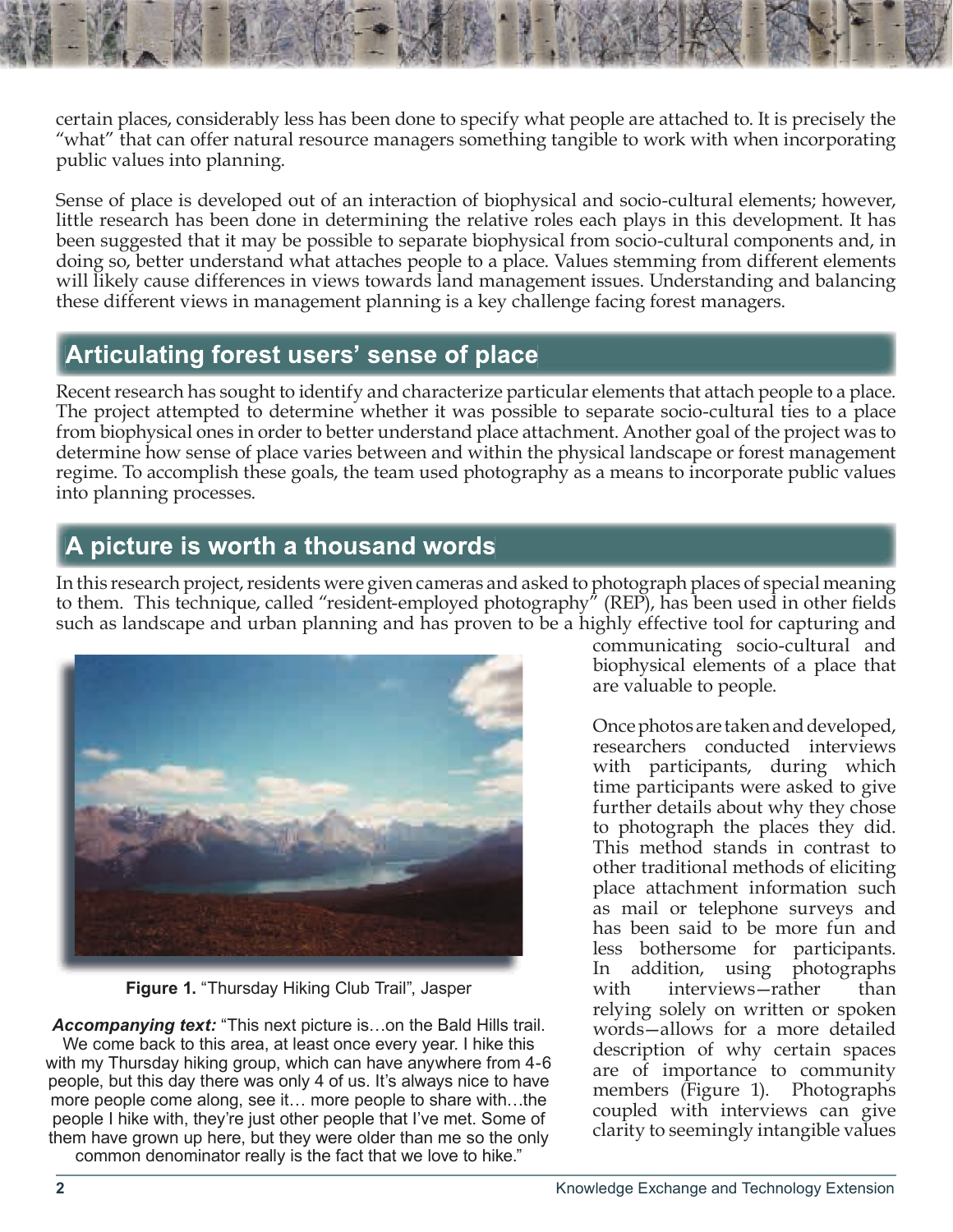(i.e. spiritual attachment to a place). Photographs can also highlight common special spaces that are held by many community members which can, in turn, aid land managers in including these common places of value into management plans.

Resident-employed photography differs from visitor-employed photography (VEP) in that residents—as opposed to visitors—take the photos. Differentiating between these two groups of people is important as differences between attachments which each group has to a place arise due to varying degrees of familiarity with it. Values elicited from one group have the potential to differ from the other, and recognizing this is important for forest managers attempting to use one or both of these tools to garner more public participation in the planning process.

## **Methodology**

### *Study Areas*

Six communities were included in the research project, and four have been processed. Table 1 outlines the findings from four communities—Jasper and Hinton, Alberta, and Rocky Harbour and Deer Lake, Newfoundland. These communities were chosen by the research team for two reasons. First, one of the communities in each province (Jasper and Rocky Harbour) was located within national parks while the other community (Hinton and Deer Lake) was dependant on natural resource commodity production for its economic base. It was thought that differences between management regimes in and around these two types of communities may produce different bases for place attachment. Second, it was hypothesized that differences in the source of attachment (i.e. biophysical vs. socio-cultural) may differ between Newfoundland and Alberta due to their different histories. These differences may result in distinct senses of place that signify contrasting public values towards land management in each area.

### *Data Collection*

Study participants were non-randomly recruited through local media (newspapers and radio), public meetings, door-to-door solicitation and flyers. In addition, the snowball method—whereby participants are asked to suggest other potential participants—was used. The research team attempted to represent the diversity of each community, especially in terms of age, gender, and length of residence. The breakdown for participation in each community is given in Table 1.

Participants were given disposable cameras and instructed to take 12 photographs of places that were most important to them. They were asked to take two photographs of each place (for a total of 24

photographs) in order to increase the chances of having usable photographs for analysis. Researchers were careful to avoid telling participants what to photograph. They encouraged participants to be creative with their photographs (taking a picture of a gravesite to represent history) and

|                          | <b>Total</b><br><b>Population</b> | No.of<br>participants | $\frac{0}{0}$<br>representation |
|--------------------------|-----------------------------------|-----------------------|---------------------------------|
| <b>Rocky Harbour, NL</b> | 1066                              | 16                    |                                 |
| Deer Lake, NL            | 5222                              | 15                    | 0.3                             |
| Jasper, AB               | 4301                              | 23                    | 0.5                             |
| Hinton, AB               | 9961                              | つつ                    | በ 2                             |



to not feel restricted by circumstances such as time of year (taking a picture of a shed that held snowmobiles to represent winter activities).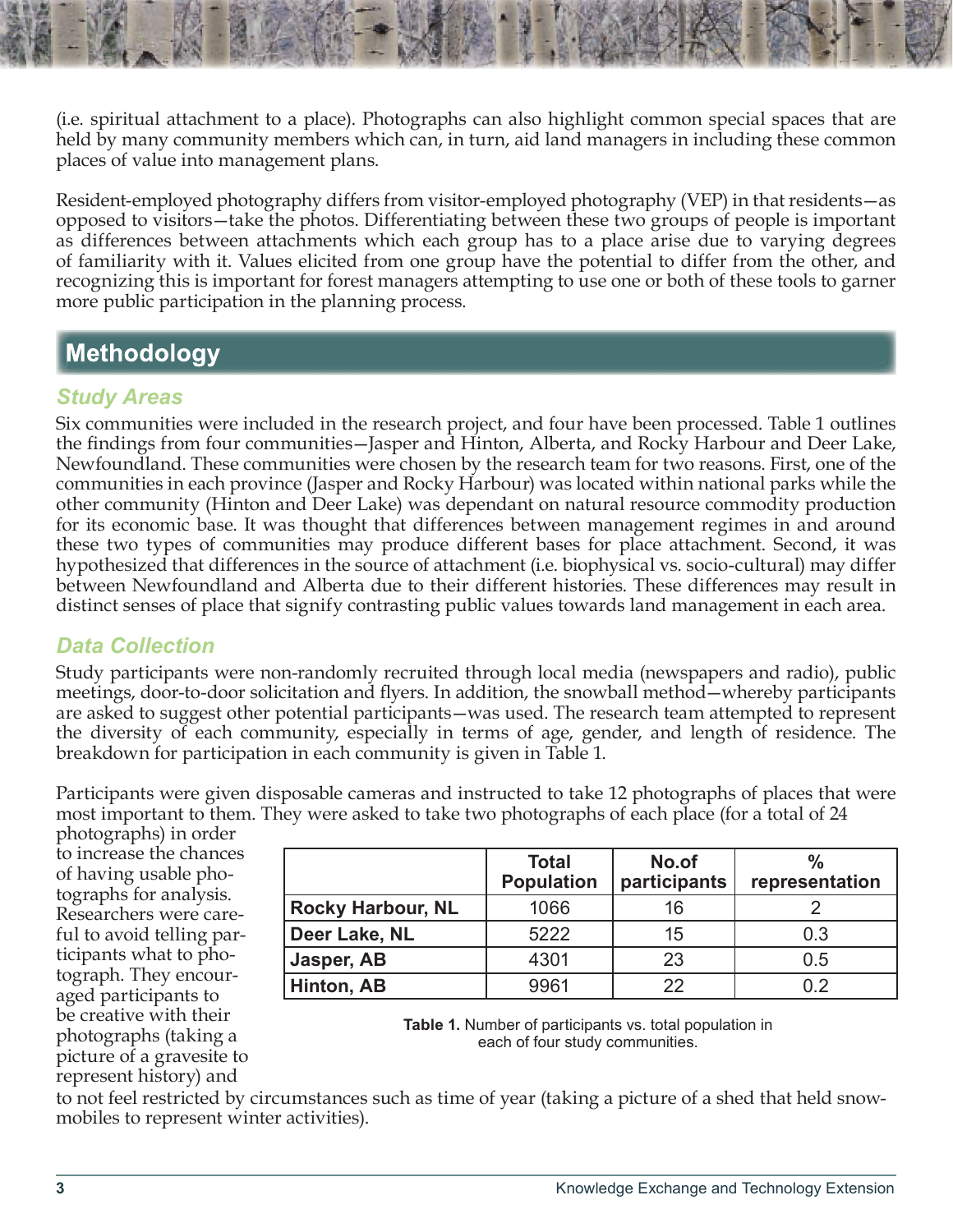After participant photos were developed, interviews were conducted, during which time participants were asked to explain the photographs they had taken. An interview guide was used to gather general information (i.e. length of residence, age). The rest of the interview used photographs as starting points for discussions and questioning. It was felt by researchers that this open-ended method had the advantage of allowing for a much more personal and elaborate description of the values certain places held for participants.

#### *Data Analysis*

Both the photograph and the interview were used together in the analysis as the photograph alone might not represent the full value of the place. An example of this can be seen in Figure 1 and its accompanying interview dialogue (page 2). In looking solely at the picture, one might categorize it easily as biophysical. However, when the dialogue is added to it, evidence of socio-cultural influences emerge.

## **Results**

Sense of place research can be useful to forest managers who face the daunting task of incorporating multiple and varied public values into management planning. Indeed, its uses in other land use planning has proven to be highly successful and rewarding.

### *Biophysical vs. socio-cultural attributes*

This research illustrated that while biophysical features are a significant component to sense of place, they seem to be less important than socio-cultural elements. Additionally, there were some attachments that were seen to be a combination of the two types of elements. For example, people (particularly in rural areas) may engage in social activities (i.e. firewood collection, hiking, snowmobiling) in natural settings.

For many, both the natural and social aspects of such activities are important. Figure 2 illustrates the dual role that two sites played—both of biophysical and social importance.



**Figure 2:** Pyramid Mountain Memories, Jasper

*Accompanying text:* "Pyramid Mountain. Like, I did so many things up there. It was a beach when I was a kid. It was the party place when I was a teenager. You know, bush parties and that sort of thing up there. Uh, skating parties in the winter…just a lot of really good memories up there."

#### *Regional and land management variations*

It was hypothesized that sense of place in Newfoundland would be more heavily steeped in sociocultural attributes than in Alberta due to longer settlement periods and more stable resident populations.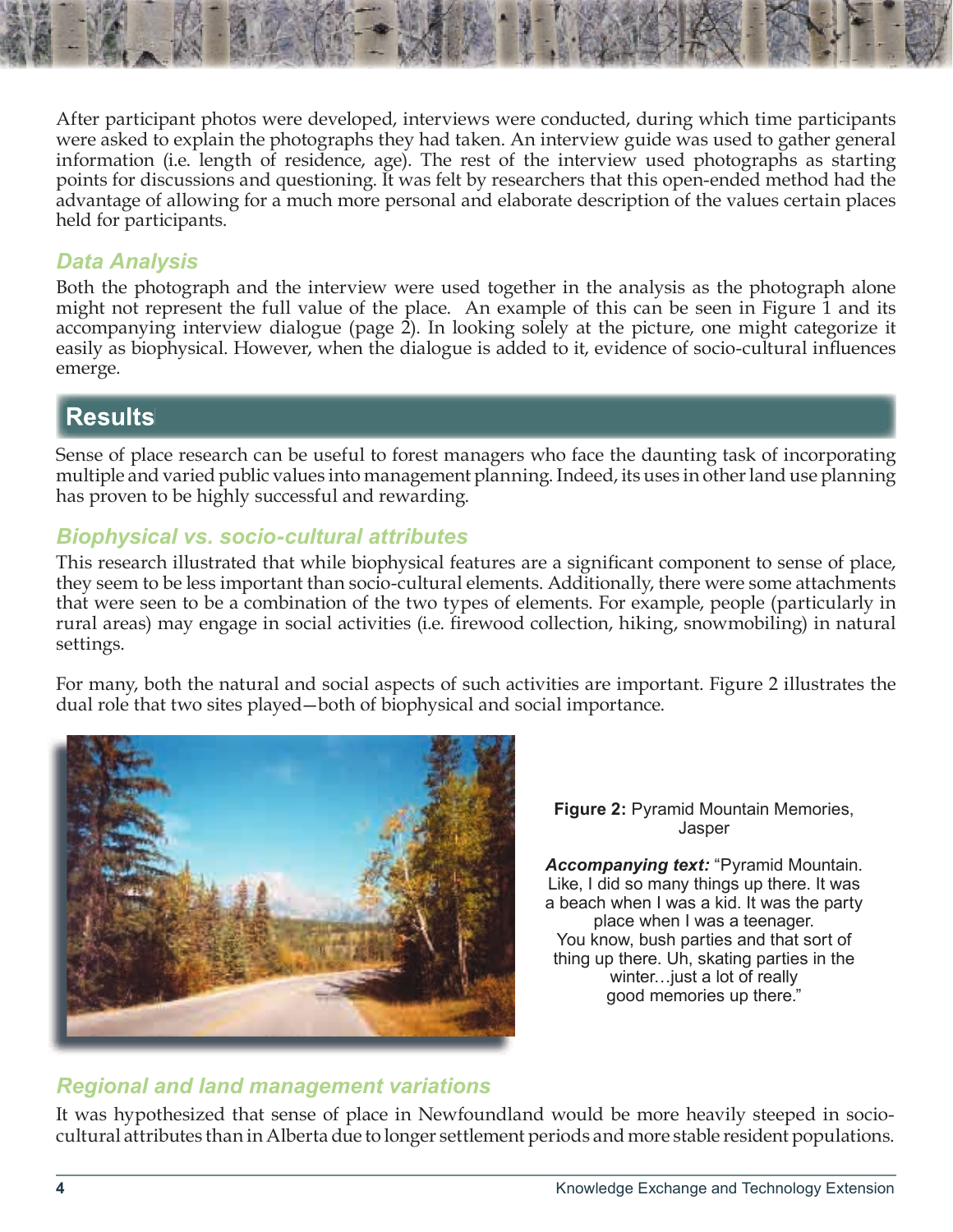The research results confirmed this, although the differences were not as pronounced as had been anticipated. The potential reasons for this finding are discussed in-depth in Beckley et al. (in press).

#### *Photography as a tool for eliciting public values*

Asking residents to use photography to describe their sense of place was enjoyable for both research participants and researchers. While photography is obviously not the only way to increase the quantity and quality of public participation, it can convey seemingly intangible values to forest managers in a format that can be used in management planning.

### **Management Implications**

The photo method employed here can be used as a public consultation tool by forest managers who face the daunting task of incorporating multiple and varied public values into management planning. The photo-employed method described here allows public input (i.e. understandings, knowledge, values) to be clearly shown and described, which can assist forest managers with forest management planning. For example, as part of a public consultation process, citizens could be given cameras and asked to take photos of age classes, stand structural attributes, or forest practices that they like or do not like. The resulting photos and interviews could provide a forest manager with tangible things to work with when trying to incorporate public values into management plans.

This photo method also makes public participation more accessible. Citizens are able to express what is important to them on their own terms, engaging people who may not want to participate in other technically-oriented consultation processes (e.g. because of the use of GIS and/or technical forestry language).

The identification of and/or planning for high amenity areas (i.e. protected areas, special management zones, recreational areas) can be greatly helped by allowing citizens to identify areas of value through photography and interviews. Forest managers should consider that areas identified by citizens are not always those that are ecologically pristine or have high aesthetic value, but that do have a strong sociocultural connection.

One final implication for management exists: the recognition of the complex nature of people's attachment to places. That is, biophysical and socio-cultural characteristics are both important. This complexity needs to be recognized by forest managers and dealt with appropriately. This may mean incorporating multiple values for a given site (i.e. recreational attributes, wildlife viewing, etc) instead of addressing individual issues (for example, limiting clearcut areas for aesthetic purposes).

### **Research directives**

- The research project highlighted here is currently entering into Phase 2 and continues to be funded by the SFM Network. In this phase, researchers will employ a modified version of the photo method used in Phase 1 but will more explicitly connect this research to a forest management planning process, using Newfoundland as a study area.
- Future efforts to create maps based on resident photos would be useful to forest managers who are familiar with their usage and who would benefit from having concrete data with which to work.